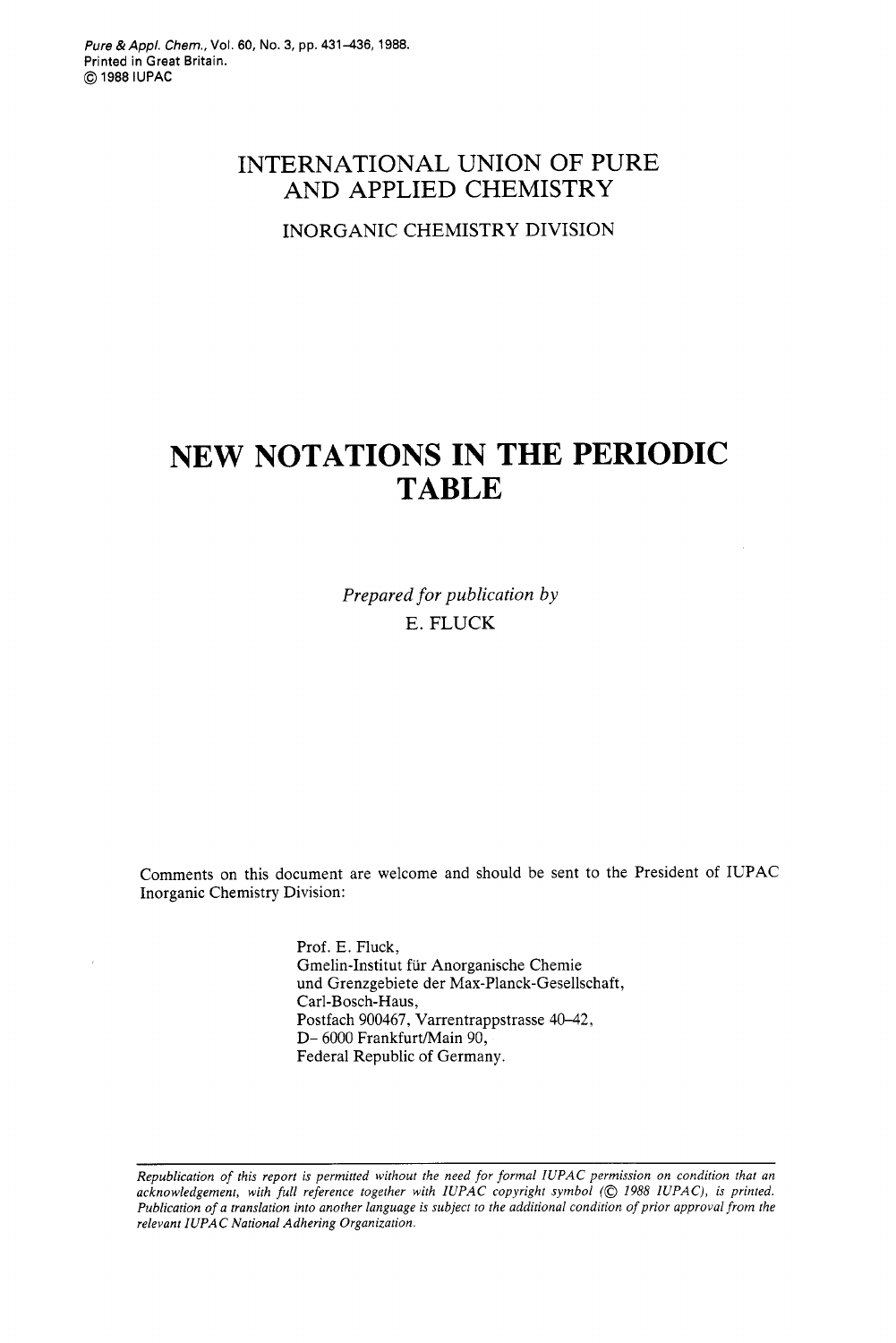# **New notations in the periodic table**

Abstract - In **1985** the IUPAC Commission on the Nomenclature of Inorganic Chemistry circulated for public comment a proposed new notation for the groups of the periodic table. This gave rise to worldwide discussion in the chemical literature. This article reviews the historical process that led to the IUPAC proposals, and discusses them in relation to the response within the scientific community.

### INTRODUCTION

Since Mendeleev first communicated his work, "Concerning the Relationship of the Properties of the Elements and their Atomic Weights", to the Russian Chemical Society in March **1869,**  which then subsequently appeared in synopsis form in the autumn of the same year in "Zeitschrift fur Chemie" (ref. **l),** numerous arrangements of the elements have been proposed and used (ref. **2).** Only a few months after Mendeleev's publication, Lothar Meyer published an almost identical periodic table based upon the physical properties of the elements (ref. **3).**  Thomas Bayley (ref. **4)** and Niels Bohr (ref. **5),** whose work supplied the theoretical foundation for the periodic table, preferred a pyramidal arrangement of the elements. From this work, a long periodic table was developed and is shown in Fig. 1. At the same tine, a short periodic table has been used, one which remained for some time more popular in Europe than in the USA even though the long periodic table has been published in increasing numbers in European textbooks.

## CONFUSION IN THE PERIODIC TABLE OF THE ELEMENTS

H.G. Deming used the long periodic table (Fig. 1) (ref. **6)** in his textbook "General Chemistry", which appeared in the USA for the first time in **1923,** and designated the first twoand the last five Main Groups with the notation "A", and the intervening Transition Groups with the notation "B". The numeration was chosen so that the characteristic oxides of the B groups would correspond to those of the A groups. The iron, cobalt, and nickel groups were designated neither A nor B. The Noble Gas Group was originally attached by Ueming to the left side of the periodic table; the group was later switched to the right side and usually labeled as Group VlllA (compare Fig. **1).** This version of the periodic table was distributed for many years by the Sargent-Welch Scientific Company, Skokie, Illinois, USA.

In **1924,** the W.M. Welch Manufacturing Company published a short periodic table, which can be traced back to a proposal made by Henry Iiubbard, a former Secretary of the National Bureau of Standards. Hubbard designated elements of the Main and Transition Groups (Ill through VII) likewise with A and B; he applied these notations, however, in a reverse order compared to the notation of Deming.

In Europe the alkali metals and alkaline earth metals are usually designated as IA and IIA, respectively; the elements scandium to nickel as IllA to VIIIA; copper and zinc groups as IB and IlB; and boron, carbon, nitrogen, oxygen, and halogens as lllB to VIIB. The latter designations, using Arabic numerals, were also recommended by the "IUPAC Commission on the Nomenclature of Inorganic Chemistry" (CN IC) in the book "Nomenclature of Inorganic Chemistry" which appeared in **1970** (ref. 7), although the notation omits the elements of the first three periods.

The designations A and B have been extensively and rather arbitrarily used in the meantime in textbooks and in publications. An investigation of the application of the subgroup designations A and B in all articles, which appeared between **1972** and **1981** and covered by Chemical Abstracts, revealed a completely arbitrary use of the designations. Moreover, in more than 10 % of the articles it was nearly impossible, from the wording of the text, to recognize which elements were being discussed without further information (ref. **8).** 

# PROPOSAL OF THE IUPAC CONCERNING GROUP DESIGNATIONS IN THE PERIODIC TABLE

Since the beginning of the **1980's,** the CNlC has tried to find a solution to this problem before publication of the new edition of the "Nomenclature of Inorganic Chemistry (Part I)" which is to appear in **1988.** After year-long discussion of the question, the committee formulated a proposal, which originally came from the Swedish National Committee for Chemistry. This proposal was in accord with a **1972** draft proposed by A. Olander for which he had already obtained a copyright in **1956.**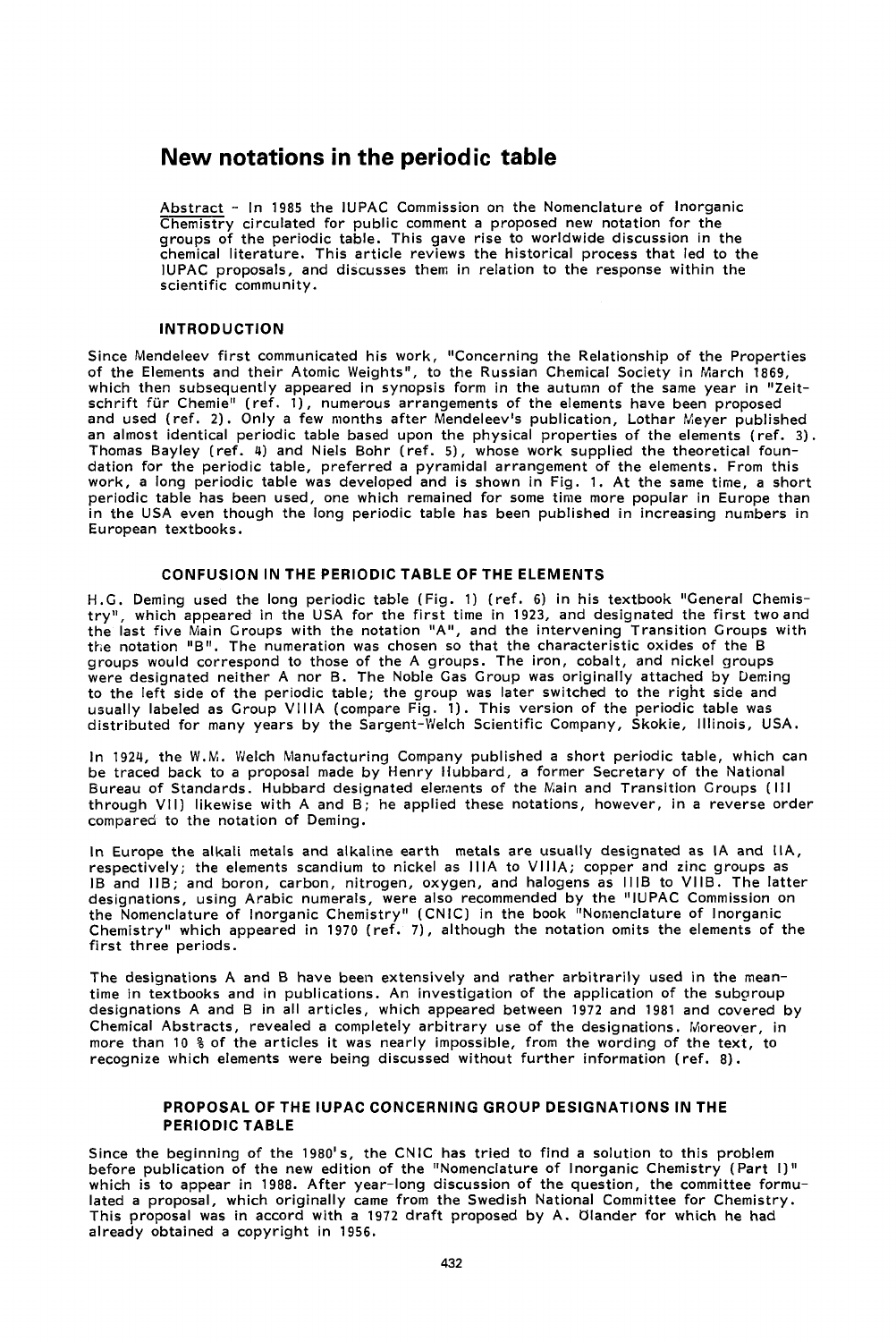

Fig. **1.** Periodic table according to H.G. Deming



Fig. 2. Proposal of the IUPAC Commission for the Nomenclature of Inorganic Chemistry for Group Designations of the long periodic table of the elements

Ulander's periodic table was first published in **1964.** The groups of the long periodic table, beginning with the Noble Gas Group, were designated with the numbers 0 to **17.** The elements boron, carbon, nitrogen, oxygen, and fluorine, which are now the first elements of the Groups IllA to VllA or IllB to VIIB, stand at the head of Croups 13 to **17.** The new designations of these groups result from adding 10 to the presently used group numbers.

The CNlC proposal of designations of the groups, shown in Fig. 2, differs from that proposed by Ulander solely in that the noble gases appear as Group **18.** A periodic table which simultaneously contains the designations of the IUPAC commission and designations from the "Chemical Abstracts Service", was offered by the VCH Publishers in Weinheim, Fed. Rep. of Germany,in **1985.** The same group numbering was also approved by the Nomenclature Commission of the American Chemical Society (ACS), after the commission of the "Division of Inorganic Chemistry" of the ACS had introduced a much discussed proposal to the IUPAC Nomenclature Commission (ref. **9).** The "New York State Education Department" adopted the new system in September **1986.** Meanwhile, the Royal Dutch Chemical Society and the Dutch Organization of Science Teachers published the periodic table with the 1 to **18** numbering system.

The newly proposed numeration caused much resistance expressed in the form of letters to journals (ref. 10) and professional organizations.

All objections were previously known to the CNlC commission members based upon their own experiences. Important points of view for the change of notation were, as previously mentioned, considered so as to eliminate a completely arbitrary use of the A and **B** subgroup notation in the literature.

From many letters it became evident that the main concerns rest on the **loss** of correlation between column labels and such quantities as positive oxidation numbers and numbers of valence electrons for main group elements. Simple mnemonic aids, however, easily remove this drawback. An atom of either the main group or the transition elements has a number of valence electrons which corresponds to the last digit of its column label in the periodic system (only elements of group 10 have 10 valence electrons). The new group numbers are the sum of  $s + p + d$  electrons after the last noble gas. The new numbering also eliminates the lumping together of three families of elements under a single group number **(old** VIII, new **8, 9,** 10).

Another objection concerns the common parlance of solid-state chemists and physicists, for example, I I I **/V** semiconductors. The properties of these materials, however, derive from their electronic and crystal structures and not from the labels of the columns of the periodic table. The notation  $III/V$  is still valid (ref. 11).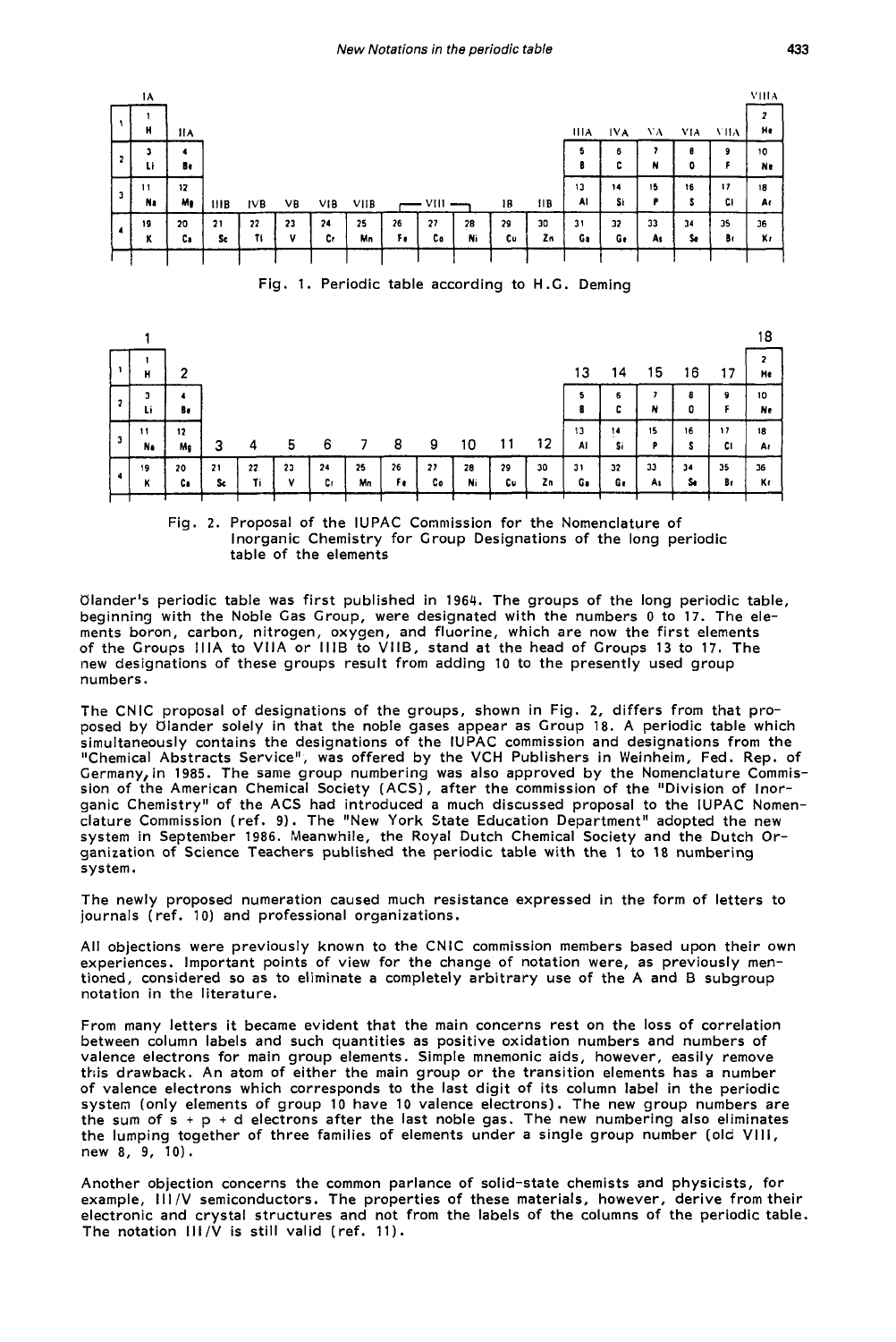It is, however, noteworthy that the numeration of the groups from 1 to 18 was not rejected by all correspondents. In a series of letters to "Chemical and Engineering News", advantages of the 18-group notation were emphasized and mnemonic aids were offered to introduce the new system (ref. 12, 13).

During the August 16 - 21, 1986 meeting in Heidelberg and the August 17 - 22, 1987 fiieeting in Boston, MA, USA, CNlC dealt anew with the periodic system, since the revised, third edition of the "Nomenclature of Inorganic Chemistry (Part **I)"** will contain a periodic system for internal reference purposes. According to the resolution of the commission, the long periodic system with the group designations 1 to 18 will be used, as was repeatedly concluded in many previous sessions. Also at a meeting which took place during the CHEW RAWN VI Conference on May 19, 1987 in Tokyo and included Dr. W.G. Schneider, Canada (IUPAC president 1983 - 19851, Prof. C.N.R. Rao, India (president 1985 - 1987), Prof. V.A. Koptyug, USSR (president 1987 - 1989, Dr. **M.** Good (president of the ACS), Prof. K. Saito, Japan (president of the Division of Inorganic Chemistry of IUPAC 1985 - 1987), and the author of this article in his capacity as president-elect of the Division of Inorganic Chemistry, Prof. Rao favored after lengthy discussions the proposal to label the columns of the long periodic system with numbers 1 to 18.

On August 19, 1987 CNIC heard delegates from the Deutsche Zentralausschuß für Chemie, the German National Adhering Organization to IUPAC, and the American Chemical Society on this matter. Prof. Brodersen, University of Erlangen, Germany, recommended the use of the "code of chemical elements" (ref. 14) as the periodic system. CNlC rejected the proposal arguing that 1) the code of elements is rather an illustration of the Aufbau principle from which a periodic system is to be developed, 2) the noble gases are separated and members of two different columns, 3) group 2 contains elements which are chemically very different (He and the alkaline earth metals), and 4) for elements with higher group numbers, for example group 26, the relation to the number of valence electrons is not easy to recognize. The delegate of the ACS, Prof. **ti.** Bent, North Carolina State University, Raleigh, N.C., who is chairman of an ad hoc-committee which was installed by the former ACS president, Prof. G. Pimentel, explained the requirements for a periodic system in his view. One of his proposals (Fig. 3, last line) is similar to a proposal made by Fluck (Fig. 3, first line) (ref. 1). It differs only by numbering the transition elements Sc to Cu and their honiologues with 3d to lld and Zn, Cd, and Hg with 2d in order to demonstrate, that the properties of

| $1 \quad 2 \quad 1d$ |        | 2d 3d |  |  |  |                                        | 4d 5d 6d 7d 8d 9d 10d 3 4 5 6                    |                   |                |      |    | $\overline{7}$ | -8                                                        | Fluck, 1983                                                           |
|----------------------|--------|-------|--|--|--|----------------------------------------|--------------------------------------------------|-------------------|----------------|------|----|----------------|-----------------------------------------------------------|-----------------------------------------------------------------------|
| $1 \quad 2$          | 3d     |       |  |  |  |                                        |                                                  |                   |                |      |    |                |                                                           | 4d 5d 6d 7d 8d 9d 10d 11d 12d 13 14 15 16 17 18 ACS (ref. 9)          |
|                      |        |       |  |  |  |                                        |                                                  |                   |                |      |    |                | 1L 2L 3L 4L 5L 6L 7L  --- 8L -- 1R 2R 3R 4R 5R 6R 7R 0,8R |                                                                       |
|                      |        |       |  |  |  |                                        |                                                  |                   |                |      |    |                |                                                           | 1M 2M 3T 4T 5T 6T 7T1--8T-+1T 2T 3M 4M 5M 6M 7M 0,8M Nelson (ref. 15) |
|                      |        |       |  |  |  | M1 M2 T1 T2 T3 T4 T5 T6 T7 T8 T9 T10   |                                                  |                   |                |      |    |                | M3 M4 M5 M6 M7 M8 J                                       |                                                                       |
|                      |        |       |  |  |  | 1M 2M 3T 4T 5T 6T 7T 8T 9T 10T 11T 12T |                                                  |                   | 3M 4M 5M 6M 7M |      |    |                | 8M                                                        |                                                                       |
|                      |        |       |  |  |  | 1M 2M 3T 4T 5T 6T 7T 8T 9T 10T 1T 2T   |                                                  | 3M 4M 5M 6M 7M 8M |                |      |    |                |                                                           | Gillespie (ref.17)                                                    |
|                      |        |       |  |  |  |                                        | 1 2 3d 4d 5d 6d 7d 8d 9d 10d 1d 2d 3 4 5 6 7     |                   |                |      |    |                | - 8                                                       | Kirschner(ref.18)                                                     |
|                      |        |       |  |  |  |                                        | 1 2 3d 4d 5d 6d 7d 8da 8db 8dc 1d 2d 3 4 5 6 7 8 |                   |                |      |    |                |                                                           |                                                                       |
|                      |        |       |  |  |  | $1$ 2 3* 4* 5* 6* 7* 8* 9* 10* 11* 2   |                                                  | 3 4 5 6 7 8       |                |      |    |                |                                                           | Sanderson(ref.19)                                                     |
|                      | 1 2 3d |       |  |  |  |                                        | 4d 5d 6d 7d 8d 9d 10d 11d 2d 3                   |                   | 4              | $-5$ | 67 |                | - 8                                                       | Bent, 1987                                                            |

| н |                                                   |  |  |  |  |           |  |                | He  |
|---|---------------------------------------------------|--|--|--|--|-----------|--|----------------|-----|
|   | Li Be                                             |  |  |  |  | B C N O F |  |                | -Ne |
|   | Na Mg                                             |  |  |  |  |           |  | At SiP S CI Ar |     |
|   | K CaSc TiV Cr Mn Fe Co Ni Cu Zn Ga Ge As Se Br Kr |  |  |  |  |           |  |                |     |

If 2f 3f 4f 5f 6f 7f 8f 9f 10f llf 12f 13f 14f Fluck, 1983 3f 4f 5f 6f 7f 8f 9f 10f llf 12f 13f 14f 15f 16f ACS (ref. 9) La Ce Pr Nd Pm Sni Eu Gd Tb Dy Ho Er Tm Yb Ac Th Pa U Np Pu Am Cm Bk Cf Es Fm Md No

Fig. 3. Proposals for Group designations in the long periodic table of the elements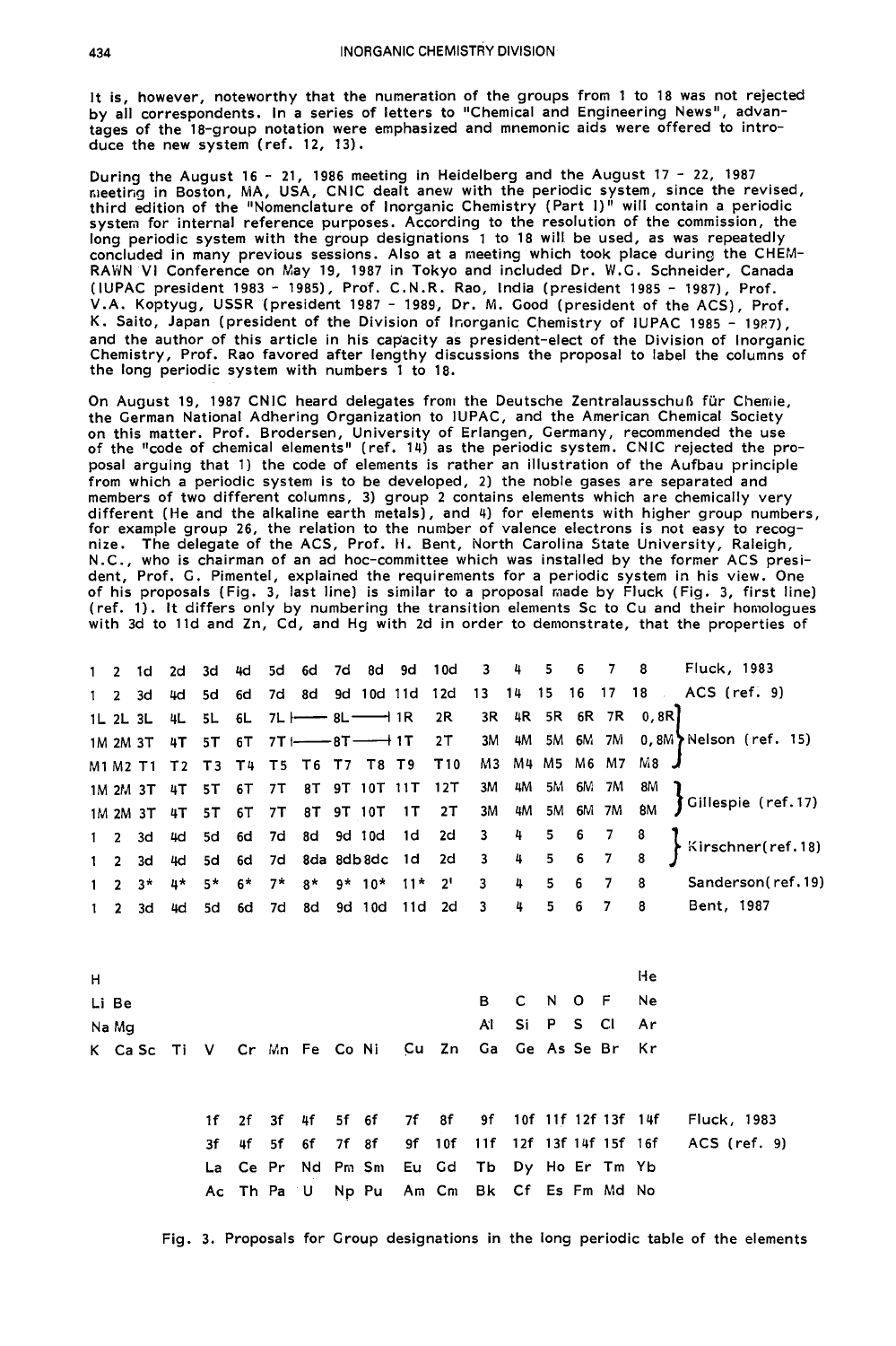the elements of the fourth period change markedly from Cu to Zn or that the signs of certain figures change from plus to minus (density of the solids; melting points; Paulings electronegativities; first ionization energy; oxidation potentials; acid strength of the bivalent ions; color of oxides, hydrated ions, cyano and cyclopentadienyl complexes versus colorlessness of the corresponding zinc compounds; etc.), and that the elements of the zinc group are not transition elements. Another of Prof. Bent's proposals, to designate various blocks (s, p, d) of the long periodic system with A, B, and C would, according to the opinion of CNIC, cause increasing confusion in the old and new literature.

CNlC did not deal with proposals based on the short form of the periodic table since the 18-column form has gained dominance throughout most of the world. CNlC realizes, however, that the short form will still be in use in some places.

In the appendix to the "Red Book" this and other forms of the periodic table in use will be shown with the comment: "The Commission has decided that over whatever length of time is required by appropriate and effective process, any ultimate recommendations on the format and family labeling of the Periodic Table must be responsive to the broadest possible constituency. Each group of this larger population is invited und urged to seek and present its local consensus to the IUPAC Commission on the Nomenclature of Inorganic Chemistry, Commission  $II.2.$ <sup>"</sup>

## **SUBSEQUENT PROPOSALS FOR GROUP DESIGNATIONS IN THE PERIODIC TABLE**

After the IUPAC proposals had become known, letters appeared in scientific journals presenting numerous other proposals for group designations; a few of these proposals are shown in Fig. 3, in order of their date of proposal. In part, they correspond to a proposal subnitted by Fluck in a lecture on "International Aspects of the Periodic System in Chemical Education'' at a symposium at the ACS National Meeting in Seattle, Washington, USA on karch 24, 1983, and later during the August 11 - 16, 1983 meeting in Lyngby, Denmark. The proposed notation did not, however, reach a majority of approval within CNIC. From an educational point of view, this particular proposal attempted to distinguish the Main and Transition Groups from one another. The numbering of the Main Group remains unchanged compared to the usual formal notation. The group number specifies the sum of the s and p electrons in the valence shell with the exception of He. The numeration of the Transition Group elements agrees in most cases with the number of d electrons of the elements; this likewise applies to the f electrons for the elements La to Yb and Ac to No.

Similar proposals were later made by others, whereby the numbering of the Transition Group elements would mostly begin with 3, and the Group numbers 1 and 2 were chosen for the Cu and Zn groups. The highest usual oxidation number of the elements of every group would normally be indicated thereby, even though the number of exceptions to this rule is large. In comparison to Fluck's proposal, however, they have the disadvantage that the designations 3d, 4d, and so on, might give a false impression that these elements possess a corresponding number of d electrons. This disadvantage could eventually be dealt with by the use of Roman numerals for the notation.

P. Nelson (ref. 15) proposed three notation systems, which for application purposes, should be used simultaneously. His first proposal touches on the short periodic table whereby the subnotations A and B, according to the IUPAC recommendations for 1970 (ref. **7),** 2re replaced by L and R (L = left and R = right). The second of Nelson's proposals for numeration likewise comes from the short periodic table, using however the subnotations which were chiefly used previously in the USA, whereby A would be replaced by M (M = Main) and B by T (T = Transition). A third scheme is based upon the long periodic table. The division of the periodic table into M and T elements had first been used by R.T. Sanderson (ref. 16), who designated the zinc group as M2', since these elements with their complete d shells do not belong to the transition elements.

R.J. Gillespie's first proposal (ref. 17) reproduces the total number of s **and** d electrons for the Transition Group elements. For the elements Sc to Mn, the numbers correspond to the maximur:. oxidation number. At the same time, the relationship between the Main Group elements of the alkali metals to the halogens and the transition elements of scandium through manganese groups would be emphasized. Gillespie's second proposal emphasizes the relationship between the first two Main and Transition Groups, although the numeration of the latter no longer corresponds to the sum of the s and d electrons.

S. Kirschner's proposals (ref. 18) deviate at certain points from the previously specified notations. These proposals are, however, based upon similar points of view which are easily understood after reading the previous descussion. In order to bring the numbering of the iron, cobalt, and nickel groups into agreement with the maximum oxidation number, the subnotations 8da, 8db, and 8dc were chosen in his second proposal.

One of the latest proposals was made by R.T. Sanderson (see Fig. 3) (ref. 19). It is very similar to the proposal by **H.** Bent mentioned above.